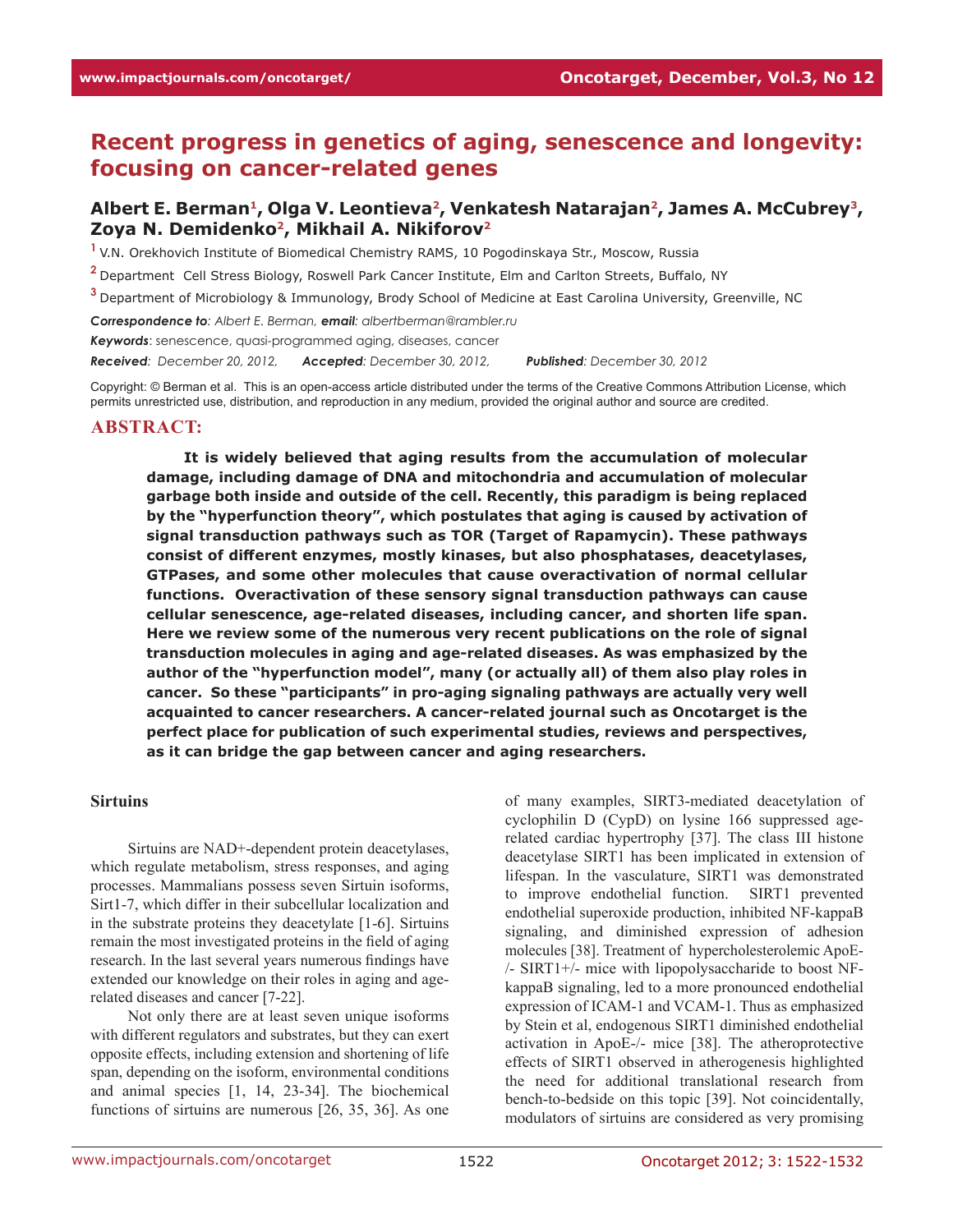targets for drug development [26, 40-44]. Virtual docking of a compound library into the peptide binding pockets of the crystal structures of Sirt2, 3, 5 and 6 yielded the compounds potentially discriminating between these isoforms. Further characterization in activity assays revealed two compounds with micromolar potency and high specificity for Sirt2 [4]. Sirtuins are also involved in cancer as one example of many age related diseases. For example, SIRT6 overexpression induced massive apoptosis in cancer but not normal cells [45].

## **Target of rapamycin**

Sirtuins may exert different and sometimes opposite effects on longevity depending on the organism and environmental conditions. It was discussed recently that sirtuins could serve as modulators of the mTOR (mammalian target of rapamycin) pathway, by modulating and predominantly antagonizing mTOR activity, both upstream and downstream [46]. In 2009, Harrison, Miller and co-workers demonstrated that rapamycin, an inhibitor of mTOR, prolonged lifespan in mice [47]. This result was confirmed further by additional independent experiments and in different types (strains) of mice [48-56]. Furthermore, partial genetic inactivation of the mTOR pathway was known to prolong life span in different species from yeast to humans [57-61] . Based on the roles of mTOR in both cellular and organismal aging, as well as in age-related diseases, Mikhail Blagosklonny has predicted that rapamycin might extend lifespan, by slowing aging and delaying age-related diseases [62]. In 2003, he proposed that active growth-promoting pathways that increase cellular size must in fact cause the senescent phenotype, when the cell cycle was blocked and actual cellular growth was not possible [63-64]. Inappropriate activation of some signaling pathways such as mTOR caused cellular hyperfunctions, and contributed to agerelated diseases [62]. The theory that aging is a quasiprogrammed aimless continuation of developmental growth [62, 65-72], was named the hyperfunction theory by Gems and coworkers, and was experimentally supported by studies in *C elegans* [73, 74].

Recently, the role of mTOR in cellular senescence has been further investigated in a process named geroconversion [75, 76] and was further experimentally supported by studies at the cellular level [77-88]. Besides nutrients, mTOR is also activated by insulin, IGF-1, Ras, PI3K, Raf and other signal transduction molecules [89-93]. All of these signaling molecules are both proaging and oncoproteins, making mTOR a central player in both aging and cancer. Rapamycin and other rapalogs such as everolimus and temsirolimus and inhibitors of PI3K (upstream activator of TOR) are being prescribed or undergoing clinical trials for various cancer treatments [94-115].

#### **Insulin and IGF**

Reduced insulin and IGF-1 signaling has been associated with animal and human longevity [116-121]. On the other hand, inhibition of insulin/IGF-1 signaling is one anti-cancer strategy under intensive investigation [122-129].

### **Ras and PI3K**

Ras and PI3K are potent inducers of cellular senescence, especially when cells cannot respond by increased proliferation [130-138]. Ras also participates in activities related to aging such as increased metabolism and autophagy [139]. The link between Ras and lifespan was further elucidated in a RasGrf1-deficient mouse model [140]. RasGRF1 is a Ras-guanine nucleotide exchange factor implicated in a variety of physiological processes. In aged RasGrf1(-/-) mice, increases in average and maximal lifespan, were associated with lower IGF-I levels and increased SIRT1 levels. Life extension was not due to the role of Ras in cancer or a protection against oxidative stress. In addition, cardiac glucose consumption was changed by aging in the mutant mouse model, indicating that RasGrf1-deficient mice displayed elevated aging [140-142]. Additional work supporting the role of Ras in organismal aging, demonstrated that Ras can accelerate aging [118, 143, 144], consistent with 'the hyperfunctional model' of aging driven by growth-promoting activators of the mTOR global network. Needless to say, Ras, Raf, PI3K and Akt are some of most important players in cancer and therefore targets for therapy. Recently clear progress in therapeutic applications of inhibiting these targets has been demonstrated [98, 104, 107,112, [144-155]

## **p53**

The p53 tumor suppressor is one of the most famous inducers of cellular senescence [134, 137, 156- 161]. Moreover, this outcome was demonstrated to be ensured when p53 caused cell cycle arrest but failed to inhibit the mTOR pathway [162]. By inhibiting mTOR [163], p53 can suppress the senescence program, the senescent phenotype and associated morphology, resulting in reversible arrest [164]. Since p53 can inhibit mTOR under certain conditions in various cells, it may cause quiescence instead of senescence [165-171]. p53 was demonstrated to inhibit geroconversion (a conversion from quiescence or simple arrest to senescence [76]) and, importantly, it did not cause senescence in quiescent cells [79]. Not surprisingly, the effects of p53 on longevity may vary [33, 172-180]. On the other hand, since p53 is the most frequently mutated tumor suppressor gene, p53 is under further investigations for various cancer therapies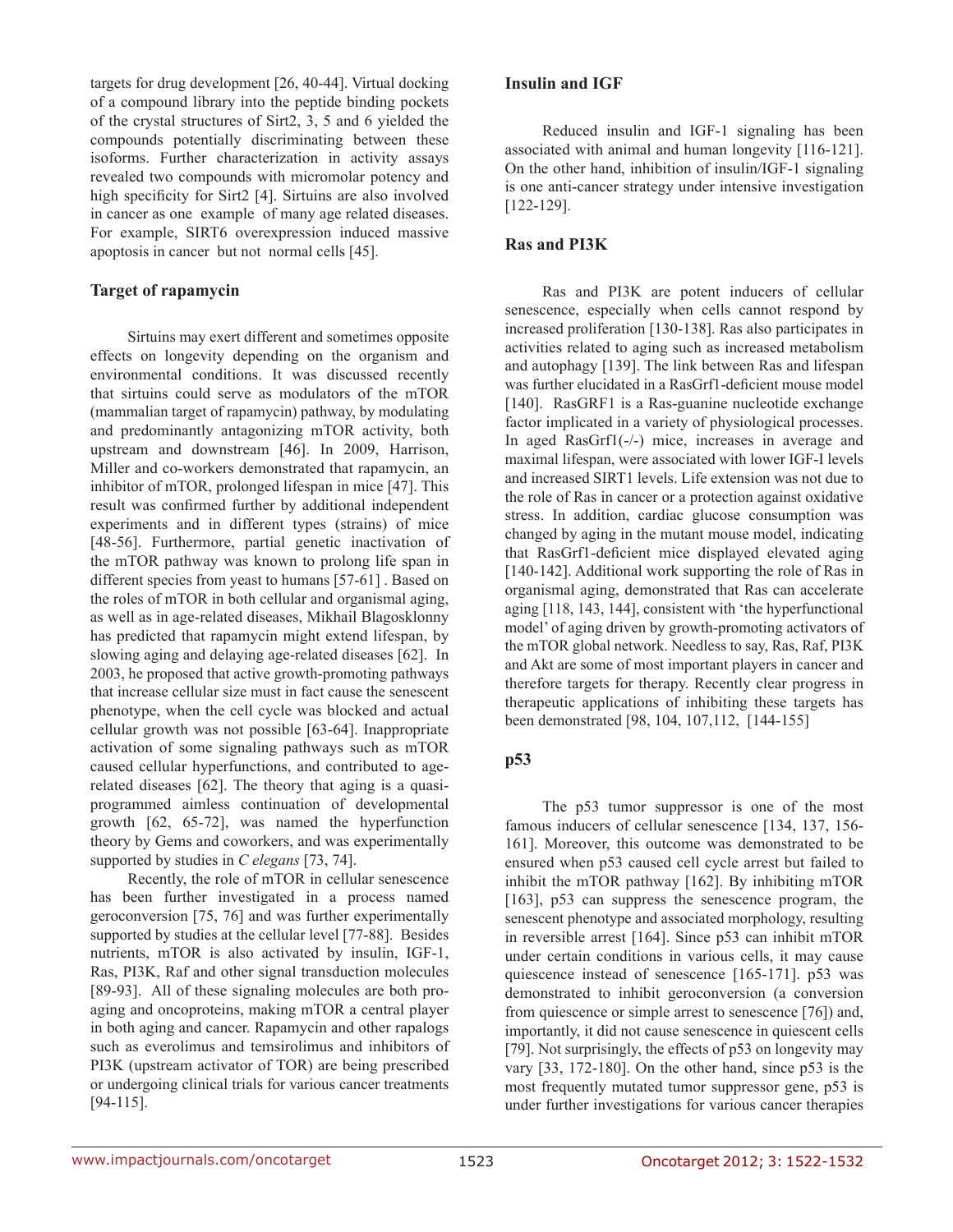to characterize and develop new drugs and approaches for targeting both mutated and WT p53 [181-194].

HIF-1 is often induced in cancer in response to hypoxic conditions, which by the way inhibit senescence in a HIF-1-independent fashion. Interestingly, HIF-1alpha protects against drug-induced apoptosis by antagonizing the functions of p53 [195]. HIF-1alpha upregulation induced proteasomal degradation of homeodomaininteracting protein kinase-2 (HIPK2), a p53 apoptotic activator [195]. Agents that target HIF-1 are under further development [196-202].

Another strategy is induction of p53 for protection of normal cells from cycle-dependent chemotherapy, currently known as chemo-cyclo-therapy or cyclo-therapy [203-209].

## **p63 and p73**

p63 and p73, relatives of p53, play even more diverse role in aging [210-215]. One unusual pro-aging role of p73 has been recently demonstrated. Female reproductive aging is often associated with increases in egg aneuploidy [216]. It was observed that TAp73 isoforms were down regulated in oocytes from women older than 38 years. TAp73 down regulation in oocytes from women of advanced reproductive age could explain both the reduction of fertility and the increase in frequency of newborns with chromosomal abnormalities [216]. p63 and p73 are also important targets for anti-cancer therapies [204, 217-230].

## **REFERENCE**

- 1. Finkel T, Deng CX, Mostoslavsky R. Recent progress in the biology and physiology of sirtuins. Nature. 2009; 460: 587-591.
- 2. Guarente L. Sirtuins in aging and disease. Cold Spring Harb Symp Quant Biol. 2007; 72: 483-488.
- 3. Timmer S, Auwerx J, Schrauwen P. The journey of resveratrol from yeast to human. Aging (Albany NY). 2012; 4: 146-158.
- 4. Schlicker C, Boanca G, Lakshminarasimhan M, Steegborn C. Structure-based development of novel sirtuin inhibitors. Aging (Albany NY). 2011; 3: 852-872.
- 5. Westphal CH, Dipp MA, Guarente L. A therapeutic role for sirtuins in diseases of aging? Trends Biochem Sci. 2007; 555-60: 555-560.
- 6. Vijg J, Maslov AY, Suh Y. Aging: a sirtuin shake-up? Cell. 2008; 135: 797-798.
- 7. Calvanese V, Fraga MF. SirT1 brings stemness closer to cancer and aging. Aging (Albany NY). 2011; 3: 162-167.
- 8. Canto C, Auwerx J. Interference between PARPs and SIRT1: a novel approach to healthy ageing? Aging (Albany NY). 2011; 3: 543-547.
- 9. Choudhury M, Jonscher KR, Friedman JE. Reduced mitochondrial function in obesity-associated fatty liver: SIRT3 takes on the fat. Aging (Albany NY). 2011; 3: 175- 178.
- 10. Ha CW, Huh WK. The implication of Sir2 in replicative aging and senescence in Saccharomyces cerevisiae. Aging (Albany NY). 2011; 3: 319-324.
- 11. Herranz D, Serrano M. Impact of Sirt1 on mammalian aging. Aging (Albany NY). 2010; 2: 315-316.
- 12. Yu J, Auwerx J. The role of sirtuins in the control of metabolic homeostasis. Ann N Y Acad Sci. 2009; 1173 Suppl 1: E10-19.
- 13. Couzin-Frankel J. Genetics. Aging genes: the sirtuin story unravels. Science. 2011; 334: 1194-1198.
- 14. Lee J, Kemper JK. Controlling SIRT1 expression by microRNAs in health and metabolic disease. Aging (Albany NY). 2010; 2: 527-534.
- 15. Liu Y, Zhang D, Chen D. SIRT3: Striking at the heart of aging. Aging (Albany NY). 2011; 3: 1-2.
- 16. Liao CY, Kennedy BK. Will the real aging Sirtuin please stand up? Cell Res. 2012; 22: 1215-1217.
- 17. Pardo PS, Boriek AM. The physiological roles of Sirt1 in skeletal muscle. Aging (Albany NY). 2011; 3: 430-437.
- 18. Vetterli L, Maechler P. Resveratrol-activated SIRT1 in liver and pancreatic beta-cells: a Janus head looking to the same direction of metabolic homeostasis. Aging (Albany NY). 2011; 3: 444-449.
- 19. Houtkooper RH, Pirinen E, Auwerx J. Sirtuins as regulators of metabolism and healthspan. Nat Rev Mol Cell Biol. 2012; 13: 225-238.
- 20. Bai P, Canto C, Oudart H, Brunyanszki A, Cen Y, Thomas C, Yamamoto H, Huber A, Kiss B, Houtkooper RH, Schoonjans K, Schreiber V, Sauve AA, Menissierde Murcia J, Auwerx J. PARP-1 inhibition increases mitochondrial metabolism through SIRT1 activation. Cell Metab. 2011; 13: 461-468.
- 21. Zhang D, Liu Y, Chen D. SIRT-ain relief from age-inducing stress. Aging (Albany NY). 2011; 3: 158-161.
- 22. Liu Z, Sun LY. Complex roles of Sirtuin 1 in cancer and aging. Transl Res. 2011; 157: 273-275.
- 23. Nogueiras R, Habegger KM, Chaudhary N, Finan B, Banks AS, Dietrich MO, Horvath TL, Sinclair DA, Pfluger PT, Tschop MH. Sirtuin 1 and sirtuin 3: physiological modulators of metabolism. Physiol Rev. 2012; 92: 1479- 1514.
- 24. Saunders LR, Sharma AD, Tawney J, Nakagawa M, Okita K, Yamanaka S, Willenbring H, Verdin E. miRNAs regulate SIRT1 expression during mouse embryonic stem cell differentiation and in adult mouse tissues. Aging (Albany NY). 2010; 2: 415-431.
- 25. Ramadori G, Fujikawa T, Anderson J, Berglund ED, Frazao R, Michan S, Vianna CR, Sinclair DA, Elias CF, Coppari R. SIRT1 deacetylase in SF1 neurons protects against metabolic imbalance. Cell Metab. 2011; 14: 301-312.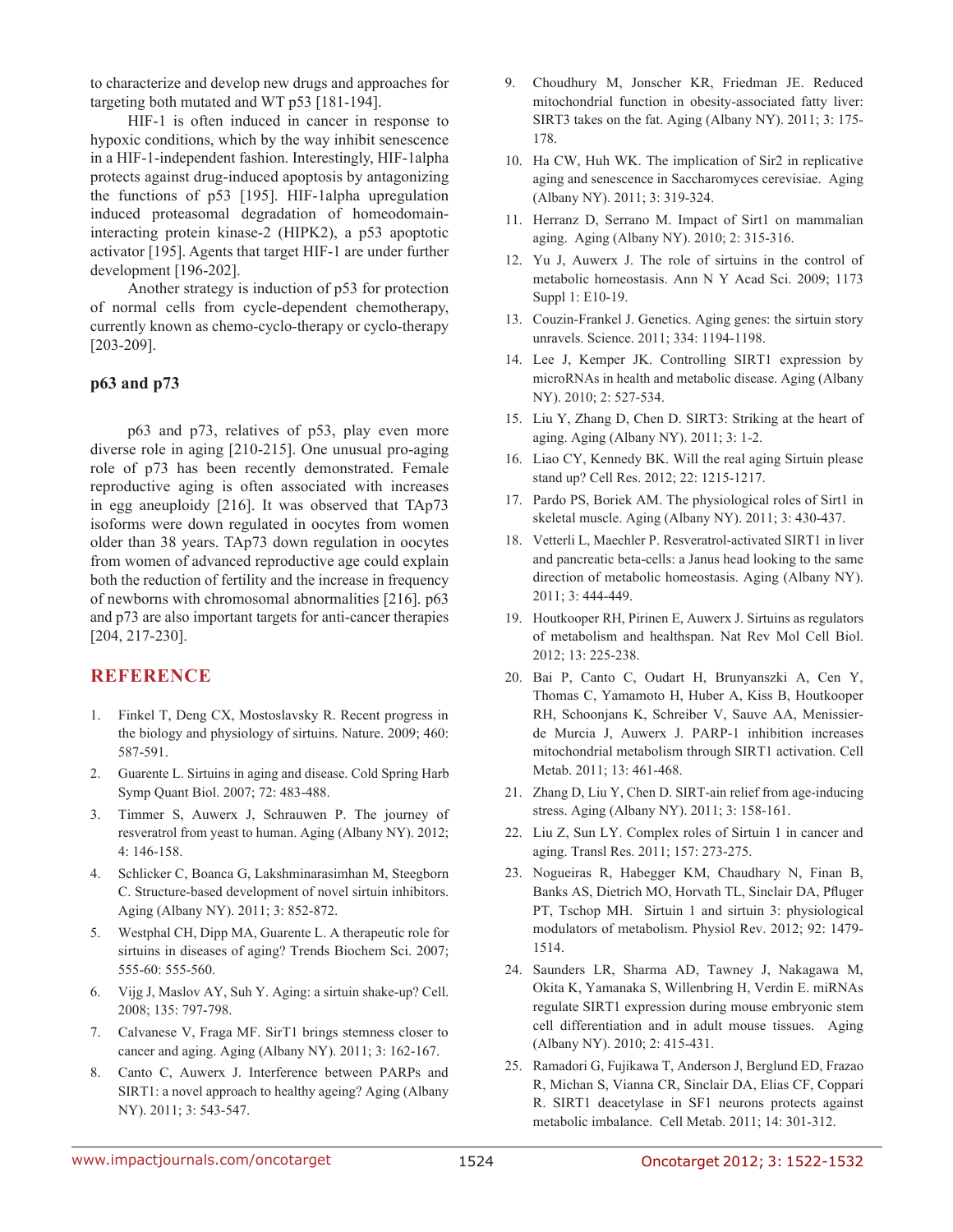- 26. Price NL, Gomes AP, Ling AJ, Duarte FV, Martin-Montalvo A, North BJ, Agarwal B, Ye L, Ramadori G, Teodoro JS, Hubbard BP, Varela AT, Davis JG, Varamini B, Hafner A, Moaddel R et al. SIRT1 is required for AMPK activation and the beneficial effects of resveratrol on mitochondrial function. Cell Metab. 2012; 15: 675-690.
- 27. Hirschey MD, Shimazu T, Capra JA, Pollard KS, Verdin E. SIRT1 and SIRT3 deacetylate homologous substrates: AceCS1,2 and HMGCS1,2. Aging (Albany NY). 2011; 3: 635-642.
- 28. Ramadori G, Coppari R. Does hypothalamic SIRT1 regulate aging? Aging (Albany NY). 2011; 3: 325-328.
- 29. Pearson KJ, Baur JA, Lewis KN, Peshkin L, Price NL, Labinskyy N, Swindell WR, Kamara D, Minor RK, Perez E, Jamieson HA, Zhang Y, Dunn SR, Sharma K, Pleshko N, Woollett LA et al. Resveratrol delays age-related deterioration and mimics transcriptional aspects of dietary restriction without extending life span. Cell Metab. 2008; 8: 157-168.
- 30. Sadoshima J. Sirt3 targets mPTP and prevents aging in the heart. Aging (Albany NY). 2011; 3: 12-13.
- 31. Van Meter M, Mao Z, Gorbunova V, Seluanov A. Repairing split ends: SIRT6, mono-ADP ribosylation and DNA repair. Aging (Albany NY). 2011; 3: 829-835.
- 32. Vendrell A, Posas F. Sir2 plays a key role in cell fate determination upon SAPK activation. Aging (Albany NY). 2011; 3: 1163-1168.
- 33. Antosh M, Whitaker R, Kroll A, Hosier S, Chang C, Bauer J, Cooper L, Neretti N, Helfand SL. Comparative transcriptional pathway bioinformatic analysis of dietary restriction, Sir2, p53 and resveratrol life span extension in Drosophila. Cell Cycle. 2011; 10: 904-911.
- 34. Herranz D, Iglesias G, Munoz-Martin M, Serrano M. Limited role of Sirt1 in cancer protection by dietary restriction. Cell Cycle. 2011; 10: 2215-2217.
- 35. Fatoba ST, Okorokov AL. Human SIRT1 associates with mitotic chromatin and contributes to chromosomal condensation. Cell Cycle. 2011; 10: 2317-2322.
- 36. Milner J, Allison SJ. SIRT1, p53 and mitotic chromosomes. Cell Cycle. 2011;10: 3049.
- 37. Hafner AV, Dai J, Gomes AP, Xiao CY, Palmeira CM, Rosenzweig A, Sinclair DA. Regulation of the mPTP by SIRT3-mediated deacetylation of CypD at lysine 166 suppresses age-related cardiac hypertrophy. Aging (Albany NY). 2010; 2: 914-923.
- 38. Stein S, Schafer N, Breitenstein A, Besler C, Winnik S, Lohmann C, Heinrich K, Brokopp CE, Handschin C, Landmesser U, Tanner FC, Luscher TF, Matter CM. SIRT1 reduces endothelial activation without affecting vascular function in ApoE-/- mice. Aging (Albany NY). 2010; 2: 353-360.
- 39. Stein S, Matter CM. Protective roles of SIRT1 in atherosclerosis. Cell Cycle. 2011; 10: 640-647.
- 40. Morselli E, Shen S, Ruckenstuhl C, Bauer MA, Marino G,

Galluzzi L, Criollo A, Michaud M, Maiuri MC, Chano T, Madeo F, Kroemer G. p53 inhibits autophagy by interacting with the human ortholog of yeast Atg17, RB1CC1/FIP200. Cell Cycle. 2011; 10: 2763-2769.

- 41. Howitz KT, Bitterman KJ, Cohen HY, Lamming DW, Lavu S, Wood JG, Zipkin RE, Chung P, Kisielewski A, Zhang LL, Scherer B, Sinclair DA. Small molecule activators of sirtuins extend Saccharomyces cerevisiae lifespan. Nature. 2003; 425: 191-196.
- 42. Baur JA, Chen D, Chini EN, Chua K, Cohen HY, de Cabo R, Deng C, Dimmeler S, Gius D, Guarente LP, Helfand SL, Imai S, Itoh H, Kadowaki T, Koya D, Leeuwenburgh C et al. Dietary restriction: standing up for sirtuins. Science. 2010; 329: 1012-1013; author reply 1013-1014.
- 43. Medvedik O, Lamming DW, Kim KD, Sinclair DA. MSN2 and MSN4 Link Calorie Restriction and TOR to Sirtuin-Mediated Lifespan Extension in Saccharomyces cerevisiae. PLoS Biol. 2007; 5: e261.
- 44. Morselli E, Galluzzi L, Kepp O, Criollo A, Maiuri MC, Tavernarakis N, Madeo F, Kroemer G. Autophagy mediates pharmacological lifespan extension by spermidine and resveratrol. Aging (Albany NY). 2009; 1: 961-970.
- 45. Van Meter M, Mao Z, Gorbunova V, Seluanov A. SIRT6 overexpression induces massive apoptosis in cancer cells but not in normal cells. Cell Cycle. 2011; 10: 3153-3158.
- 46. Blagosklonny MV. Linking calorie restriction to longevity through sirtuins and autophagy: any role for TOR. Cell Death Dis 1:e12;doi:101038/cddis200917. 2010.
- 47. Harrison DE, Strong R, Sharp ZD, Nelson JF, Astle CM, Flurkey K, Nadon NL, Wilkinson JE, Frenkel K, Carter CS, Pahor M, Javors MA, Fernandezr E, Miller RA. Rapamycin fed late in life extends lifespan in genetically heterogenous mice. Nature. 2009; 460: 392-396.
- 48. Miller RA, Harrison DE, Astle CM, Baur JA, Boyd AR, de Cabo R, Fernandez E, Flurkey K, Javors MA, Nelson JF, Orihuela CJ, Pletcher S, Sharp ZD, Sinclair D, Starnes JW, Wilkinson JE et al. Rapamycin, but not resveratrol or simvastatin, extends life span of genetically heterogeneous mice. J Gerontol A Biol Sci Med Sci. 2011; 66: 191-201.
- 49. Anisimov VN, Zabezhinski MA, Popovich IG, Piskunova TS, Semenchenko AV, Tyndyk ML, Yurova MN, Antoch MP, Blagosklonny MV. Rapamycin extends maximal lifespan in cancer-prone mice. Am J Pathol. 2010; 176: 2092-2097.
- 50. Anisimov VN, Zabezhinski MA, Popovich IG, Piskunova TS, Semenchenko AV, Tyndyk ML, Yurova MN, Rosenfeld SV, Blagosklonny MV. Rapamycin increases lifespan and inhibits spontaneous tumorigenesis in inbred female mice. Cell Cycle. 2011; 10: 4230-4236.
- 51. Majumder S, Caccamo A, Medina DX, Benavides AD, Javors MA, Kraig E, Strong R, Richardson A, Oddo S. Lifelong rapamycin administration ameliorates agedependent cognitive deficits by reducing IL-1beta and enhancing NMDA signaling. Aging Cell. 2012; 11: 326-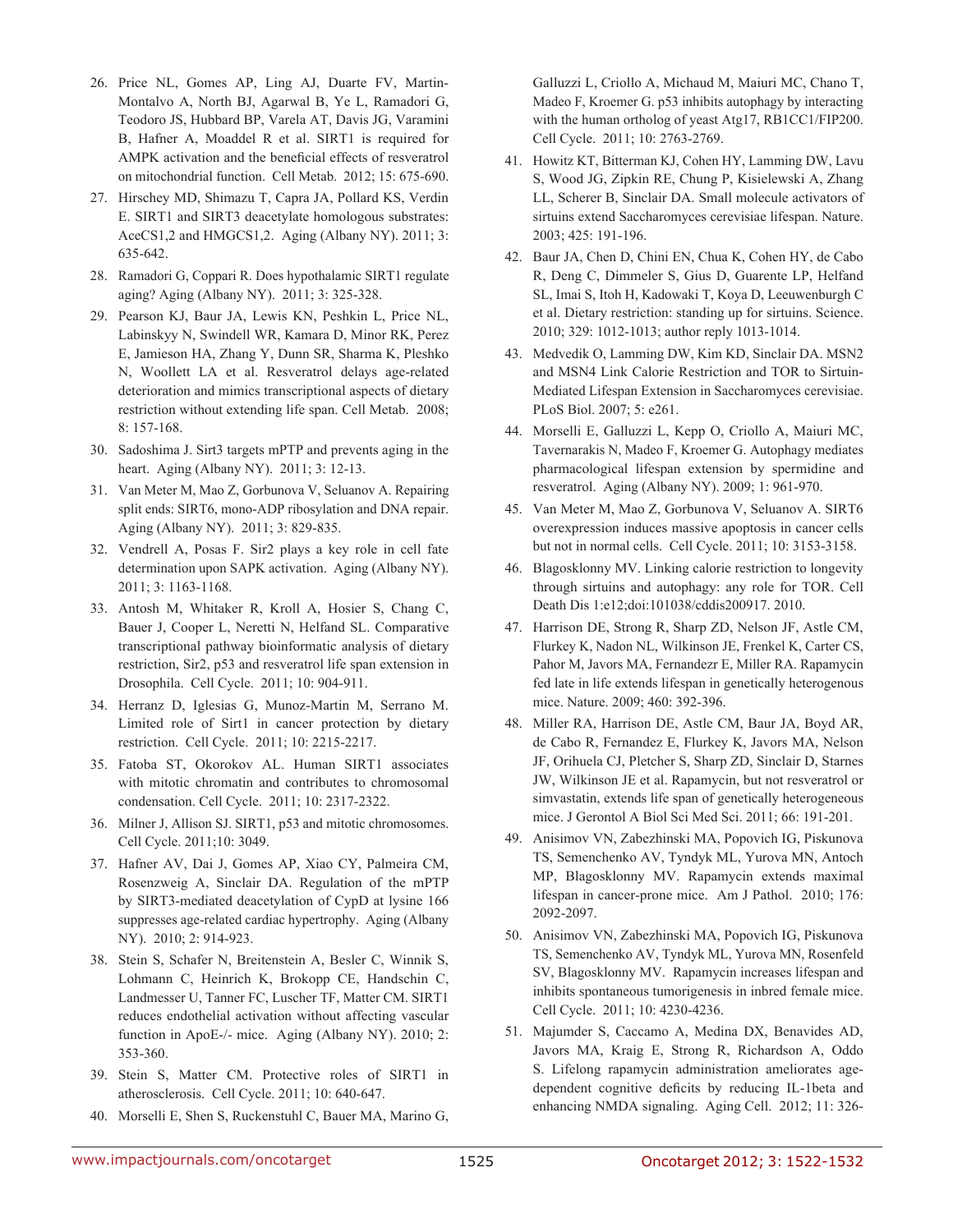335.

- 52. Spong A, Bartke A. Rapamycin slows aging in mice. Cell Cycle. 2012; 11:845.
- 53. Selman C, Partridge L. A double whammy for aging? Rapamycin extends lifespan and inhibits cancer in inbred female mice. Cell Cycle. 2012; 11: 17-18.
- 54. Wilkinson JE, Burmeister L, Brooks SV, Chan CC, Friedline S, Harrison DE, Hejtmancik JF, Nadon N, Strong R, Wood LK, Woodward MA, Miller RA. Rapamycin slows aging in mice. Aging Cell. 2012; 11: 675-682.
- 55. Comas M, Toshkov I, Kuropatwinski KK, Chernova OB, Polinsky A, Blagosklonny MV, Gudkov AV, Antoch MP. New nanoformulation of rapamycin Rapatar extends lifespan in homozygous p53-/- mice by delaying carcinogenesis. Aging (Albany NY). 2012; 4: 715-722.
- 56. Komarova EA, Antoch MP, Novototskaya LR, Chernova OB, Paszkiewicz G, Leontieva OV, Blagosklonny MV, Gudkov AV. Rapamycin extends lifespan and delays tumorigenesis in heterozygous p53+/- mice. Aging (Albany NY). 2012; 4: 709-714.
- 57. Kaeberlein M, Kennedy BK. Ageing: A midlife longevity drug? Nature. 2009; 460: 331-332.
- 58. Selman C, Tullet JM, Wieser D, Irvine E, Lingard SJ, Choudhury AI, Claret M, Al-Qassab H, Carmignac D, Ramadani F, Woods A, Robinson IC, Schuster E, Batterham RL, Kozma SC, Thomas G et al. Ribosomal protein S6 kinase 1 signaling regulates mammalian life span. Science. 2009; 326: 140-144.
- 59. Kapahi P, Chen D, Rogers AN, Katewa SD, Li PW, Thomas EL, Kockel L. With TOR, less is more: a key role for the conserved nutrient-sensing TOR pathway in aging. Cell Metab. 2010; 11: 453-465.
- 60. Kapahi P, Zid BM, Harper T, Koslover D, Sapin V, Benzer S. Regulation of lifespan in Drosophila by modulation of genes in the TOR signaling pathway. Curr Biol. 2004; 14: 885-890.
- 61. Katewa SD, Kapahi P. Role of TOR signaling in aging and related biological processes in Drosophila melanogaster. Exp Gerontol. 2011; 46: 382-390.
- 62. Blagosklonny MV. Aging and immortality: quasiprogrammed senescence and its pharmacologic inhibition. Cell Cycle. 2006; 5: 2087-2102.
- 63. Blagosklonny MV. Cell senescence and hypermitogenic arrest. EMBO Rep. 2003; 4: 358-362.
- 64. Demidenko ZN, Blagosklonny MV. Growth stimulation leads to cellular senescence when the cell cycle is blocked. Cell Cycle. 2008; 7: 3355-3361.
- 65. Blagosklonny MV, Hall MN. Growth and aging: a common molecular mechanism. Aging. 2009; 1: 357-362.
- 66. Blagosklonny MV. Increasing healthy lifespan by suppressing aging in our lifetime: Preliminary proposal. Cell Cycle. 2010; 9: 4788-4794.
- 67. Blagosklonny MV. Calorie restriction: Decelerating mTORdriven aging from cells to organisms (including humans).

Cell Cycle. 2010; 9: 683-688.

- 68. Blagosklonny MV. Rapamycin and quasi-programmed aging: Four years later. Cell Cycle. 2010; 9: 1859-1862.
- 69. Blagosklonny MV. Prospective treatment of age-related diseases by slowing down aging. Am J Pathol. 2012; 181: 1142-1146.
- 70. Blagosklonny MV. Revisiting the antagonistic pleiotropy theory of aging: TOR-driven program and quasi-program. Cell Cycle. 2010; 9: 3151-3156.
- 71. Blagosklonny MV. Why the disposable soma theory cannot explain why women live longer and why we age. Aging (Albany NY). 2010; 2: 884-887.
- 72. Blagosklonny MV. Hormesis does not make sense except in the light of TOR-driven aging. Aging (Albany NY). 2011; 3: 1051-1062.
- 73. Gems D, Partridge L. Genetics of Longevity in Model Organisms: Debates and Paradigm Shifts. Annu Rev Physiol. Epub 2012 Nov 26.
- 74. Gems DH, de la Guardia YI. Alternative Perspectives on Aging in C. elegans: Reactive Oxygen Species or Hyperfunction? Antioxid Redox Signal. 2012.
- 75. Blagosklonny MV. Cell cycle arrest is not senescence. Aging (Albany NY). 2011; 3: 94-101.
- 76. Blagosklonny MV. Cell cycle arrest is not yet senescence, which is not just cell cycle arrest: terminology for TORdriven aging. Aging (Albany NY). 2012; 4: 159-165.
- 77. Zhuang D, Mannava S, Grachtchouk V, Tang WH, Patil S, Wawrzyniak JA, Berman AE, Giordano TJ, Prochownik EV, Soengas MS, Nikiforov MA. C-MYC overexpression is required for continuous suppression of oncogene-induced senescence in melanoma cells. Oncogene. 2008; 27: 6623- 6634.
- 78. Demidenko ZN, Zubova SG, Bukreeva EI, Pospelov VA, Pospelova TV, Blagosklonny MV. Rapamycin decelerates cellular senescence. Cell Cycle. 2009; 8: 1888-1895.
- 79. Leontieva OV, Blagosklonny MV. DNA damaging agents and p53 do not cause senescence in quiescent cells, while consecutive re-activation of mTOR is associated with conversion to senescence. Aging (Albany NY). 2010; 2: 924-935.
- 80. Romanov VS, Abramova MV, Svetlikova SB, Bykova TV, Zubova SG, Aksenov ND, Fornace AJ, Jr., Pospelova TV, Pospelov VA. p21(Waf1) is required for cellular senescence but not for cell cycle arrest induced by the HDAC inhibitor sodium butyrate. Cell Cycle. 2010; 9: 3945-3955.
- 81. Leontieva OV, Natarajan V, Demidenko ZN, Burdelya LG, Gudkov AV, Blagosklonny MV. Hypoxia suppresses conversion from proliferative arrest to cellular senescence. Proc Natl Acad Sci U S A. 2012; 109: 13314-13318.
- 82. Pospelova TV, Leontieva OV, Bykova TV, Zubova SG, Pospelov VA, Blagosklonny MV. Suppression of replicative senescence by rapamycin in rodent embryonic cells. Cell Cycle. 2012; 11: 2402-2407.
- 83. Narita M, Young AR, Arakawa S, Samarajiwa SA,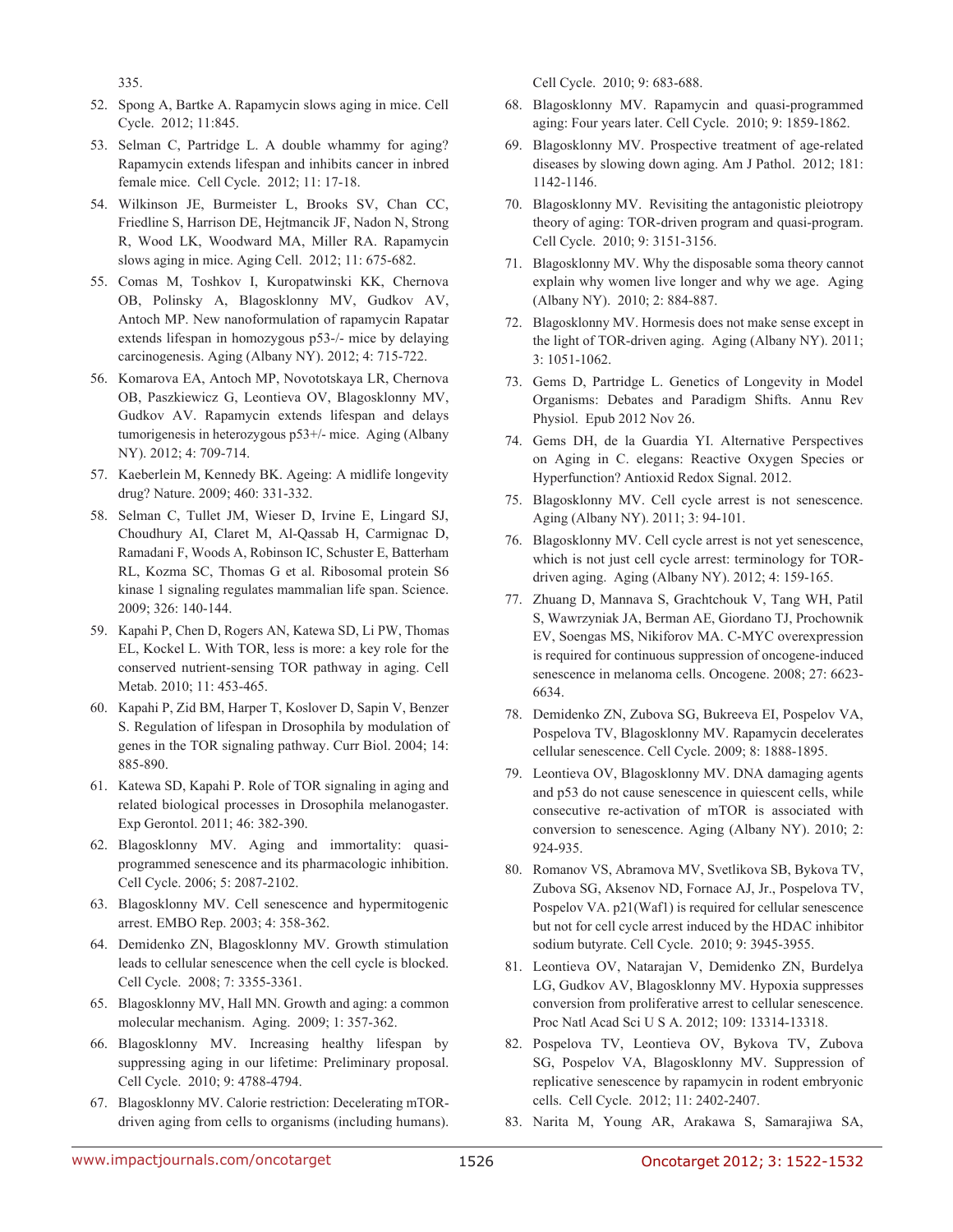Nakashima T, Yoshida S, Hong S, Berry LS, Reichelt S, Ferreira M, Tavare S, Inoki K, Shimizu S. Spatial coupling of mTOR and autophagy augments secretory phenotypes. Science. 2011; 332: 966-970.

- 84. Menendez JA, Vellon L, Oliveras-Ferraros C, Cufi S, Vazquez-Martin A. mTOR-regulated senescence and autophagy during reprogramming of somatic cells to pluripotency: a roadmap from energy metabolism to stem cell renewal and aging. Cell Cycle. 2011; 10: 3658-3677.
- 85. Kolesnichenko M, Hong L, Liao R, Vogt PK, Sun P. Attenuation of TORC1 signaling delays replicative and oncogenic RAS-induced senescence. Cell Cycle. 2012; 11: 2391-2401.
- 86. Cao K, Graziotto JJ, Blair CD, Mazzulli JR, Erdos MR, Krainc D, Collins FS. Rapamycin reverses cellular phenotypes and enhances mutant protein clearance in Hutchinson-Gilford progeria syndrome cells. Sci Transl Med. 2011; 3: 89ra58.
- 87. Cho S, Hwang ES. Status of mTOR activity may phenotypically differentiate senescence and quiescence. Mol Cells. 2012; 33: 597-604.
- 88. Pani G. From growing to secreting: new roles for mTOR in aging cells. Cell Cycle. 2011; 10: 2450-2453.
- 89. Schmelzle T, Hall MN. TOR, a central controller of cell growth. Cell. 2000; 103: 253-262.
- 90. Laplante M, Sabatini DM. mTOR signaling in growth control and disease. Cell. 2012; 149: 274-293.
- 91. Wullschleger S, Loewith R, Hall MN. TOR signaling in growth and metabolism. Cell. 2006; 124: 471-484.
- 92. Zoncu R, Efeyan A, Sabatini DM. mTOR: from growth signal integration to cancer, diabetes and ageing. Nat Rev Mol Cell Biol. 2011; 12: 21-35.
- 93. Sengupta S, Peterson TR, Sabatini DM. Regulation of the mTOR complex 1 pathway by nutrients, growth factors, and stress. Mol Cell. 2010; 40: 310-322.
- 94. Motzer RJ, Hudes GR, Curti BD, McDermott DF, Escudier BJ, Negrier S, Duclos B, Moore L, O'Toole T, Boni JP, Dutcher JP. Phase I/II trial of temsirolimus combined with interferon alfa for advanced renal cell carcinoma. J Clin Oncol. 2007; 25: 3958-3964.
- 95. Hudes G, Carducci M, Tomczak P, Dutcher J, Figlin R, Kapoor A, Staroslawska E, Sosman J, McDermott D, Bodrogi I, Kovacevic Z, Lesovoy V, Schmidt-Wolf IG, Barbarash O, Gokmen E, O'Toole T et al. Temsirolimus, interferon alfa, or both for advanced renal-cell carcinoma. N Engl J Med. 2007; 356: 2271-2281.
- 96. Boehrer S, Galluzzi L, Lainey E, Bouteloup C, Tailler M, Harper F, Pierron G, Ades L, Thepot S, Sebert M, Gardin C, de Botton S, Fenaux P, Kroemer G. Erlotinib antagonizes constitutive activation of SRC family kinases and mTOR in acute myeloid leukemia. Cell Cycle. 2011; 10: 3168-3175.
- 97. Gruppuso PA, Boylan JM, Sanders JA. The physiology and pathophysiology of rapamycin resistance: implications for cancer. Cell Cycle. 2011; 10: 1050-1058.
- 98. Meric-Bernstam F, Akcakanat A, Chen H, Do KA, Sangai T, Adkins F, Gonzalez-Angulo AM, Rashid A, Crosby K, Dong M, Phan AT, Wolff RA, Gupta S, Mills GB, Yao J. PIK3CA/PTEN mutations and Akt activation as markers of sensitivity to allosteric mTOR inhibitors. Clin Cancer Res. 2012; 18: 1777-1789.
- 99. Bracarda S, Hutson TE, Porta C, Figlin RA, Calvo E, Grunwald V, Ravaud A, Motzer R, Kim D, Anak O, Panneerselvam A, Escudier B. Everolimus in metastatic renal cell carcinoma patients intolerant to previous VEGFr-TKI therapy: a RECORD-1 subgroup analysis. Br J Cancer. 2012; 106: 1475-1480.
- 100. Bhaskar PT, Hay N. The Two TORCs and Akt. Dev Cell. 2007; 12: 487-502.
- 101. Chollet P, Abrial C, Tacca O, Mouret-Reynier MA, Leheurteur M, Durando X, Cure H. Mammalian target of rapamycin inhibitors in combination with letrozole in breast cancer. Clin Breast Cancer. 2006; 7: 336-338.
- 102. Yellen P, Saqcena M, Salloum D, Feng J, Preda A, Xu L, Rodrik-Outmezguine V, Foster DA. High-dose rapamycin induces apoptosis in human cancer cells by dissociating mTOR complex 1 and suppressing phosphorylation of 4E-BP1. Cell Cycle. 2011; 10: 3948-3956.
- 103. Iyer G, Hanrahan AJ, Milowsky MI, Al-Ahmadie H, Scott SN, Janakiraman M, Pirun M, Sander C, Socci ND, Ostrovnaya I, Viale A, Heguy A, Peng L, Chan TA, Bochner B, Bajorin DF et al. Genome sequencing identifies a basis for everolimus sensitivity. Science. 2012; 338: 221.
- 104. Martelli AM, Chiarini F, Evangelisti C, Cappellini A, Buontempo F, Bressanin D, Fini M, McCubrey JA. Two hits are better than one: targeting both phosphatidylinositol 3-kinase and mammalian target of rapamycin as a therapeutic strategy for acute leukemia treatment. Oncotarget. 2012; 3: 371-394.
- 105. Mercier I, Camacho J, Titchen K, Gonzales DM, Quann K, Bryant KG, Molchansky A, Milliman JN, Whitaker-Menezes D, Sotgia F, Jasmin JF, Schwarting R, Pestell RG, Blagosklonny MV, Lisanti MP. Caveolin-1 and accelerated host aging in the breast tumor microenvironment: chemoprevention with rapamycin, an mTOR inhibitor and anti-aging drug. Am J Pathol. 2012; 181: 278-293.
- 106. Ho AL, Vasudeva SD, Lae M, Saito T, Barbashina V, Antonescu CR, Ladanyi M, Schwartz GK. PDGF receptor alpha is an alternative mediator of rapamycin-induced Akt activation: implications for combination targeted therapy of synovial sarcoma. Cancer Res. 2012; 72: 4515-4525.
- 107. Garrett JT, Chakrabarty A, Arteaga CL. Will PI3K pathway inhibitors be effective as single agents in patients with cancer? Oncotarget. 2011; 2: 1314-1321.
- 108. Floc'h N, Kinkade CW, Kobayashi T, Aytes A, Lefebvre C, Mitrofanova A, Cardiff RD, Califano A, Shen MM, Abate-Shen C. Dual targeting of the Akt/mTOR signaling pathway inhibits castration-resistant prostate cancer in a genetically engineered mouse model. Cancer Res. 2012; 72: 4483- 4493.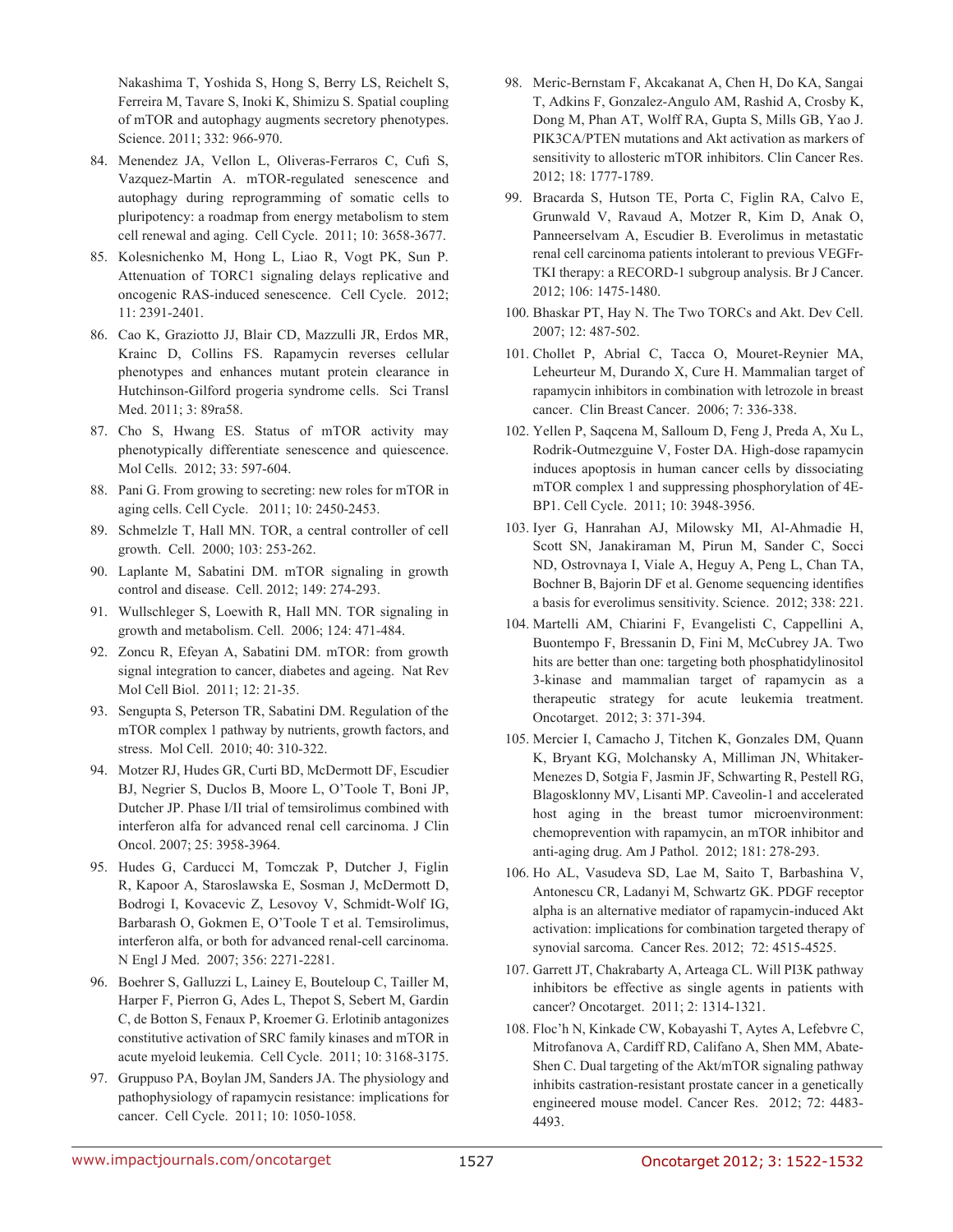- 109. Khanna A, Kapahi P. Rapamycin: killing two birds with one stone. Aging (Albany NY). 2011; 3: 1043-1044.
- 110. Euvrard S, Morelon E, Rostaing L, Goffin E, Brocard A, Tromme I, Broeders N, del Marmol V, Chatelet V, Dompmartin A, Kessler M, Serra AL, Hofbauer GF, Pouteil-Noble C, Campistol JM, Kanitakis J et al. Sirolimus and secondary skin-cancer prevention in kidney transplantation. N Engl J Med. 2012; 367: 329-339.
- 111. Wang Y, Wang XY, Subjeck JR, Shrikant PA, Kim HL. Temsirolimus, an mTOR inhibitor, enhances anti-tumour effects of heat shock protein cancer vaccines. Br J Cancer. 2011; 104: 643-652.
- 112. Altman JK, Sassano A, Platanias LC. Targeting mTOR for the treatment of AML. New agents and new directions. Oncotarget. 2011; 2: 510-517.
- 113. Cornu M, Albert V, Hall MN. mTOR in aging, metabolism, and cancer. Curr Opin Genet Dev. 2012.
- 114. Major P. Potential of mTOR inhibitors for the treatment of subependymal giant cell astrocytomas in tuberous sclerosis complex. Aging (Albany NY). 2011; 3: 189-191.
- 115. Armstrong AJ, George DJ, Halabi S. Serum lactate dehydrogenase predicts for overall survival benefit in patients with metastatic renal cell carcinoma treated with inhibition of mammalian target of rapamycin. J Clin Oncol. 2012; 30: 3402-3407.
- 116. van Heemst D, Beekman M, Mooijaart SP, Heijmans BT, Brandt BW, Zwaan BJ, Slagboom PE, Westendorp RG. Reduced insulin/IGF-1 signalling and human longevity. Aging Cell. 2005; 4: 79-85.
- 117. Bartke A. Long-lived Klotho mice: new insights into the roles of IGF-1 and insulin in aging. Trends Endocrinol Metab. 2006; 17: 33-35.
- 118. de Magalhaes JP. A role for Ras signaling in modulating mammalian aging by the GH/IGF1 axis. Aging (Albany NY). 2011; 3: 336-337.
- 119. McCulloch D, Gems D. Body size, insulin/IGF signaling and aging in the nematode Caenorhabditis elegans. Exp Gerontol. 2003; 38: 129-136.
- 120. Partridge L, Alic N, Bjedov I, Piper MD. Ageing in Drosophila: the role of the insulin/Igf and TOR signalling network. Exp Gerontol. 2011; 46: 376-381.
- 121. Chateau MT, Araiz C, Descamps S, Galas S. Klotho interferes with a novel FGF-signalling pathway and insulin/ Igf-like signalling to improve longevity and stress resistance in Caenorhabditis elegans. Aging (Albany NY). 2010; 2: 567-581.
- 122. Liu B, Fan Z, Edgerton SM, Yang X, Lind SE, Thor AD. Potent anti-proliferative effects of metformin on trastuzumab-resistant breast cancer cells via inhibition of erbB2/IGF-1 receptor interactions. Cell Cycle. 2011; 10: 2959-2966.
- 123. Reidy-Lagunes DL, Vakiani E, Segal MF, Hollywood EM, Tang LH, Solit DB, Pietanza MC, Capanu M, Saltz LB. A phase 2 study of the insulin-like growth factor-1 receptor

inhibitor MK-0646 in patients with metastatic, welldifferentiated neuroendocrine tumors. Cancer. 2012; 118: 4795-4800.

- 124. Hart LS, Dolloff NG, Dicker DT, Koumenis C, Christensen JG, Grimberg A, El-Deiry WS. Human colon cancer stem cells are enriched by insulin-like growth factor-1 and are sensitive to figitumumab. Cell Cycle. 2011; 10: 2331- 2338.
- 125. Shaw LM. The insulin receptor substrate (IRS) proteins: at the intersection of metabolism and cancer. Cell Cycle. 2011; 10: 1750-1756.
- 126. DeAngelis T, Wu K, Pestell R, Baserga R. The type 1 insulin-like growth factor receptor and resistance to DACH1. Cell Cycle. 2011; 10: 1956-1959.
- 127. Fernandez MC, Venara M, Nowicki S, Chemes HE, Barontini M, Pennisi PA. Igf-I regulates pheochromocytoma cell proliferation and survival in vitro and in vivo. Endocrinology. 2012; 153: 3724-3734.
- 128. Shao M, Hollar S, Chambliss D, Schmitt J, Emerson R, Chelladurai B, Perkins S, Ivan M, Matei D. Targeting the insulin growth factor and the vascular endothelial growth factor pathways in ovarian cancer. Mol Cancer Ther. 2012; 11: 1576-1586.
- 129. Ucar DA, Kurenova E, Garrett TJ, Cance WG, Nyberg C, Cox A, Massoll N, Ostrov DA, Lawrence N, Sebti SM, Zajac-Kaye M, Hochwald SN. Disruption of the protein interaction between FAK and IGF-1R inhibits melanoma tumor growth. Cell Cycle. 2012; 11: 3250-3259.
- 130. Serrano M, Lim AW, McCurrach ME, Beach D, Lowe SW. Oncogenic ras provokes premature cell senescence associated with accumulation of p53 and p16INK1A. Cell. 1997; 88: 593-602.
- 131. Serrano M, Blasco MA. Putting the stress on senescence. Curr Opin Cell Biol. 2001; 13: 748-753.
- 132. Zhu JY, Woods D, McMahon M, Bishop JM. Senescence of human fibroblasts induced by oncogenic Raf. Genes Dev. 1998; 12: 2997-3007.
- 133. Chen Z, Trotman LC, Shaffer D, Lin HK, Dotan ZA, Niki M, Koutcher JA, Scher HI, Ludwig T, Gerald W, Cordon-Cardo C, Pandolfi PP. Crucial role of p53-dependent cellular senescence in suppression of Pten-deficient tumorigenesis. Nature. 2005; 436: 725-730.
- 134. Ferbeyre G, de Stanchina E, Lin AW, Querido E, McCurrach ME, Hannon GJ, Lowe SW. Oncogenic ras and p53 cooperate to induce cellular senescence. Mol Cell Biol. 2002; 22: 3497-3508.
- 135. Bansal R, Nikiforov MA. Pathways of oncogene-induced senescence in human melanocytic cells. Cell Cycle. 2010; 9: 2782-2788.
- 136. Mannava S, Grachtchouk V, Wheeler LJ, Im M, Zhuang D, Slavina EG, Mathews CK, Shewach DS, Nikiforov MA. Direct role of nucleotide metabolism in C-MYC-dependent proliferation of melanoma cells. Cell Cycle. 2008; 7: 2392- 2400.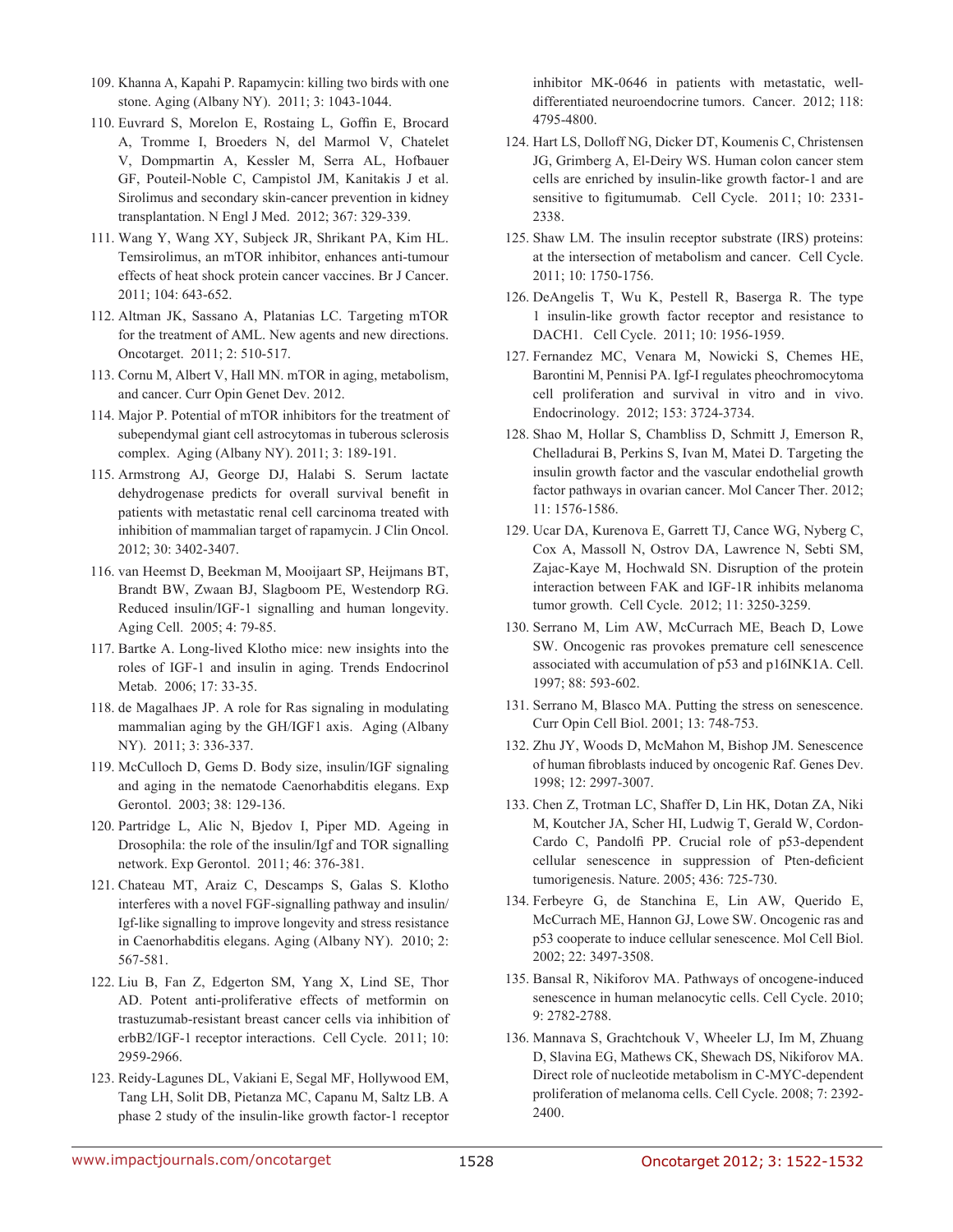- 137. Lin AW, Barradas M, Stone JC, van Aelst L, Serrano M, Lowe SW. Premature senescence involving p53 and p16 is activated in response to constitutive MEK/MAPK mitogenic signaling. Genes Dev. 1998; 12: 3008-3019.
- 138. Kosar M, Bartkova J, Hubackova S, Hodny Z, Lukas J, Bartek J. Senescence-associated heterochromatin foci are dispensable for cellular senescence, occur in a cell typeand insult-dependent manner and follow expression of p16(ink4a). Cell Cycle. 2011; 10: 457-468.
- 139. Lock R, Debnath J. Ras, autophagy and glycolysis. Cell Cycle. 2011; 10: 1516-1517.
- 140. Borras C, Monleon D, Lopez-Grueso R, Gambini J, Orlando L, Pallardo FV, Santos E, Vina J, Font de Mora J. RasGrf1 deficiency delays aging in mice. Aging (Albany NY). 2011; 3: 262-276.
- 141. Davies KJ, Forman HJ. RasGrf1 and aging. Aging (Albany NY). 2011; 3: 455.
- 142. Mirisola MG, Longo VD. Conserved role of Ras-GEFs in promoting aging: from yeast to mice. Aging (Albany NY). 2011; 3: 340-343.
- 143. Ratajczak MZ, Kucia M, Liu R, Shin DM, Bryndza E, Masternak MM, Tarnowski M, Ratajczak J, Bartke A. RasGrf1: genomic imprinting, VSELs, and aging. Aging (Albany NY). 2011; 3: 692-697.
- 144. Chappell WH, Steelman LS, Long JM, Kempf RC, Abrams SL, Franklin RA, Basecke J, Stivala F, Donia M, Fagone P, Malaponte G, Mazzarino MC, Nicoletti F, Libra M, Maksimovic-Ivanic D, Mijatovic S et al. Ras/Raf/MEK/ ERK and PI3K/PTEN/Akt/mTOR inhibitors: rationale and importance to inhibiting these pathways in human health. Oncotarget. 2011; 2: 135-164.
- 145. Qiu W, Sahin F, Iacobuzio-Donahue CA, Garcia-Carracedo D, Wang WM, Kuo CY, Chen D, Arking DE, Lowy AM, Hruban RH, Remotti HE, Su GH. Disruption of p16 and activation of Kras in pancreas increase ductal adenocarcinoma formation and metastasis in vivo. Oncotarget. 2011; 2: 862-873.
- 146. Burger JA, Hoellenriegel J. Phosphoinositide 3'-kinase delta: turning off BCR signaling in Chronic Lymphocytic Leukemia. Oncotarget. 2011; 2: 737-738.
- 147. Sokolosky ML, Stadelman KM, Chappell WH, Abrams SL, Martelli AM, Stivala F, Libra M, Nicoletti F, Drobot LB, Franklin RA, Steelman LS, McCubrey JA. Involvement of Akt-1 and mTOR in sensitivity of breast cancer to targeted therapy. Oncotarget. 2011; 2: 538-550.
- 148. Busaidy NL, Farooki A, Dowlati A, Perentesis JP, Dancey JE, Doyle LA, Brell JM, Siu LL. Management of metabolic effects associated with anticancer agents targeting the PI3K-Akt-mTOR pathway. J Clin Oncol. 2012; 30: 2919-2928.
- 149. Mendiburu-Elicabe M, Yin D, Hadaczek P, Zhai Y, Forsayeth J, Bankiewicz KS. Systemic rapamycin alone may not be a treatment option for malignant glioma: evidence from an in vivo study. J Neurooncol. 2012; 108: 53-58.
- 150. Hart JR, Vogt PK. Phosphorylation of AKT: a mutational analysis. Oncotarget. 2011; 2: 467-476.
- 151. Fraser M, Harding SM, Zhao H, Coackley C, Durocher D, Bristow RG. MRE11 promotes AKT phosphorylation in direct response to DNA double-strand breaks. Cell Cycle. 2011; 10: 2218-2232.
- 152. Chow HY, Jubb AM, Koch JN, Jaffer ZM, Stepanova D, Campbell DA, Duron SG, O'Farrell M, Cai KQ, Klein-Szanto AJ, Gutkind JS, Hoeflich KP, Chernoff J. p21- Activated kinase 1 is required for efficient tumor formation and progression in a Ras-mediated skin cancer model. Cancer Res. 2012; 72: 5966-5975.
- 153. Ramaswamy B, Lu Y, Teng KY, Nuovo G, Li X, Shapiro CL, Majumder S. Hedgehog signaling is a novel therapeutic target in tamoxifen-resistant breast cancer aberrantly activated by PI3K/AKT pathway. Cancer Res. 2012; 72: 5048-5059.
- 154. Steelman LS, Navolanic P, Chappell WH, Abrams SL, Wong EW, Martelli AM, Cocco L, Stivala F, Libra M, Nicoletti F, Drobot LB, Franklin RA, McCubrey JA. Involvement of Akt and mTOR in chemotherapeutic- and hormonal-based drug resistance and response to radiation in breast cancer cells. Cell Cycle. 2011; 10: 3003-3015.
- 155. Corcoran RB, Settleman J, Engelman JA. Potential therapeutic strategies to overcome acquired resistance to BRAF or MEK inhibitors in BRAF mutant cancers. Oncotarget. 2011; 2: 336-346.
- 156. Beausejour CM, Krtolica A, Galimi F, Narita M, Lowe SW, Yaswen P, Campisi J. Reversal of human cellular senescence: roles of the p53 and p16 pathways. EMBO J. 2003; 22: 4212-4222.
- 157. Campisi J. Senescent cells, tumor suppression, and organismal aging: good citizens, bad neighbors. Cell. 2005; 120: 513-522.
- 158. Itahana K, Dimri G, Campisi J. Regulation of cellular senescence by p53. Eur J Biochem. 2001; 268: 2784-2791.
- 159. Vigneron A, Vousden KH. p53, ROS and senescence in the control of aging. Aging (Albany NY). 2010; 2: 471-474.
- 160. Mallette FA, Calabrese V, Ilangumaran S, Ferbeyre G. SOCS1, a novel interaction partner of p53 controlling oncogene-induced senescence. Aging (Albany NY). 2010; 2: 445-452.
- 161. Pinho AV, Rooman I, Real FX. p53-dependent regulation of growth, epithelial-mesenchymal transition and stemness in normal pancreatic epithelial cells. Cell Cycle. 2011; 10: 1312-1321.
- 162. Korotchkina LG, Leontieva OV, Bukreeva EI, Demidenko ZN, Gudkov AV, Blagosklonny MV. The choice between p53-induced senescence and quiescence is determined in part by the mTOR pathway. Aging (Albany NY). 2010; 2: 344-352.
- 163. Levine AJ, Feng Z, Mak TW, You H, Jin S. Coordination and communication between the p53 and IGF-1-AKT-TOR signal transduction pathways. Genes Dev. 2006; 20: 267-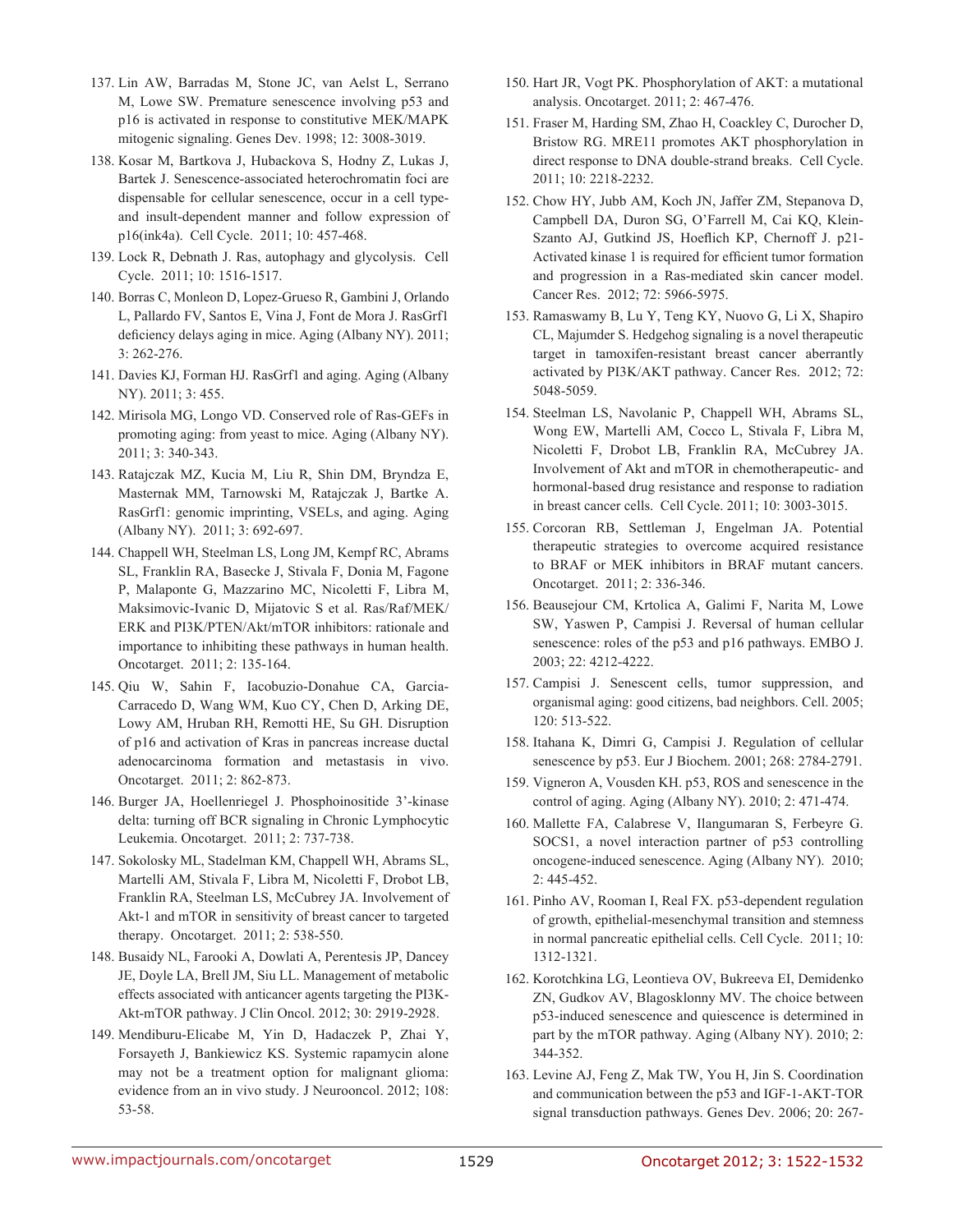275.

- 164. Demidenko ZN, Korotchkina LG, Gudkov AV, Blagosklonny MV. Paradoxical suppression of cellular senescence by p53. Proc Natl Acad Sci U S A. 2010; 107: 9660-9664.
- 165. Leontieva O, Gudkov A, Blagosklonny M. Weak p53 permits senescence during cell cycle arrest. Cell Cycle. 2010; 9: 4323-4327.
- 166. Lane DP, Verma C, Fang CC. The p53 inducing drug dosage may determine quiescence or senescence. Aging (Albany NY). 2010; 2: 748.
- 167. Galluzzi L, Kepp O, Kroemer G. TP53 and MTOR crosstalk to regulate cellular senescence. Aging (Albany NY). 2010; 2: 535-537.
- 168. Darzynkiewicz Z. Another "Janus paradox" of p53: induction of cell senescence versus quiescence. Aging (Albany NY). 2010; 2: 329-330.
- 169. Yin MJ. Linking Nek6 to p53-induced senescence. Cell Cycle. 2011; 10: 18.
- 170. Dulic V. Be quiet and you'll keep young: does mTOR underlie p53 action in protecting against senescence by favoring quiescence? Aging (Albany NY). 2011; 3: 3-4.
- 171. Maki CG. Decision-making by p53 and mTOR. Aging (Albany NY). 2010; 2: 324-326.
- 172. Tyner SD, Venkatachalam S, Choi J, Jones S, Ghebranious N, Igelmann H, Lu X, Soron G, Cooper B, Brayton C, Hee Park S, Thompson T, Karsenty G, Bradley A, Donehower LA. p53 mutant mice that display early ageing-associated phenotypes. Nature. 2002; 415: 45-53.
- 173. Maier B, Gluba W, Bernier B, Turner T, Mohammad K, Guise T, Sutherland A, Thorner M, Scrable H. Modulation of mammalian life span by the short isoform of p53. Genes Dev. 2004; 18: 306-319.
- 174. Capri M, Salvioli S, Sevini F, Valensin S, Celani L, Monti D, Pawelec G, De Benedictis G, Gonos ES, Franceschi C. The genetics of human longevity. Ann N Y Acad Sci. 2006; 1067: 252-263.
- 175. Pinkston JM, Garigan D, Hansen M, Kenyon C. Mutations that increase the life span of C. elegans inhibit tumor growth. Science. 2006; 313: 971-975.
- 176. Poyurovsky MV, Prives C. P53 and aging: A fresh look at an old paradigm. Aging (Albany NY). 2010; 2: 380-382.
- 177. Matheu A, Maraver A, Klatt P, Flores I, Garcia-Cao I, Borras C, Flores JM, Vi–a J, Blasco MA, Serrano M. Delayed ageing through damage protection by the Arf/p53 pathway. Nature. 2007; 448: 375-379.
- 178. Bojesen SE, Nordestgaard BG. The common germline Arg72Pro polymorphism of p53 and increased longevity in humans. Cell Cycle. 2008; 7.
- 179. de Keizer PL, Laberge RM, Campisi J. p53: Pro-aging or pro-longevity? Aging (Albany NY). 2010; 2: 377-379.
- 180. Bauer J, Antosh M, Chang C, Schorl C, Kolli S, Neretti N, Helfand SL. Comparative transcriptional profiling identifies

takeout as a gene that regulates life span. Aging (Albany NY). 2010; 2: 298-310.

- 181. Azmi AS, Banerjee S, Ali S, Wang Z, Bao B, Beck FW, Maitah M, Choi M, Shields TF, Philip PA, Sarkar FH, Mohammad RM. Network modeling of MDM2 inhibitoroxaliplatin combination reveals biological synergy in wtp53 solid tumors. Oncotarget. 2011; 2: 378-392.
- 182. Kuribayashi K, Finnberg N, Jeffers JR, Zambetti GP, El-Deiry WS. The relative contribution of pro-apoptotic p53 target genes in the triggering of apoptosis following DNA damage in vitro and in vivo. Cell Cycle. 2011; 10: 2380- 2389.
- 183. Bywater MJ, Poortinga G, Sanij E, Hein N, Peck A, Cullinane C, Wall M, Cluse L, Drygin D, Anderes K, Huser N, Proffitt C, Bliesath J, Haddach M, Schwaebe MK, Ryckman DM et al. Inhibition of RNA polymerase I as a therapeutic strategy to promote cancer-specific activation of p53. Cancer Cell. 2012; 22: 51-65.
- 184. Junttila MR, Karnezis AN, Garcia D, Madriles F, Kortlever RM, Rostker F, Brown Swigart L, Pham DM, Seo Y, Evan GI, Martins CP. Selective activation of p53-mediated tumour suppression in high-grade tumours. Nature. 2010; 468: 567-571.
- 185. Hupp TR, Hayward RL, Vojtesek B. Strategies for p53 reactivation in human sarcoma. Cancer Cell. 2012; 22: 283-285.
- 186. Yu X, Vazquez A, Levine AJ, Carpizo DR. Allele-specific p53 mutant reactivation. Cancer Cell. 2012; 21: 614-625.
- 187. De Raedt T, Walton Z, Yecies JL, Li D, Chen Y, Malone CF, Maertens O, Jeong SM, Bronson RT, Lebleu V, Kalluri R, Normant E, Haigis MC, Manning BD, Wong KK, Macleod KF et al. Exploiting cancer cell vulnerabilities to develop a combination therapy for ras-driven tumors. Cancer Cell. 2011; 20: 400-413.
- 188. Purvis JE, Karhohs KW, Mock C, Batchelor E, Loewer A, Lahav G. p53 dynamics control cell fate. Science. 2012; 336: 1440-1444.
- 189. Li L, Wang L, Wang Z, Ho Y, McDonald T, Holyoake TL, Chen W, Bhatia R. Activation of p53 by SIRT1 inhibition enhances elimination of CML leukemia stem cells in combination with imatinib. Cancer Cell. 2012; 21: 266- 281.
- 190. Stegh AH, DePinho RA. Beyond effector caspase inhibition: Bcl2L12 neutralizes p53 signaling in glioblastoma. Cell Cycle. 2011; 10: 33-38.
- 191. Bao W, Chen M, Zhao X, Kumar R, Spinnler C, Thullberg M, Issaeva N, Selivanova G, Stromblad S. PRIMA-1Met/ APR-246 induces wild-type p53-dependent suppression of malignant melanoma tumor growth in 3D culture and in vivo. Cell Cycle. 2011; 10: 301-307.
- 192. van Leeuwen IM, Higgins M, Campbell J, Brown CJ, McCarthy AR, Pirrie L, Westwood NJ, Lain S. Mechanismspecific signatures for small-molecule p53 activators. Cell Cycle. 2011; 10: 1590-1598.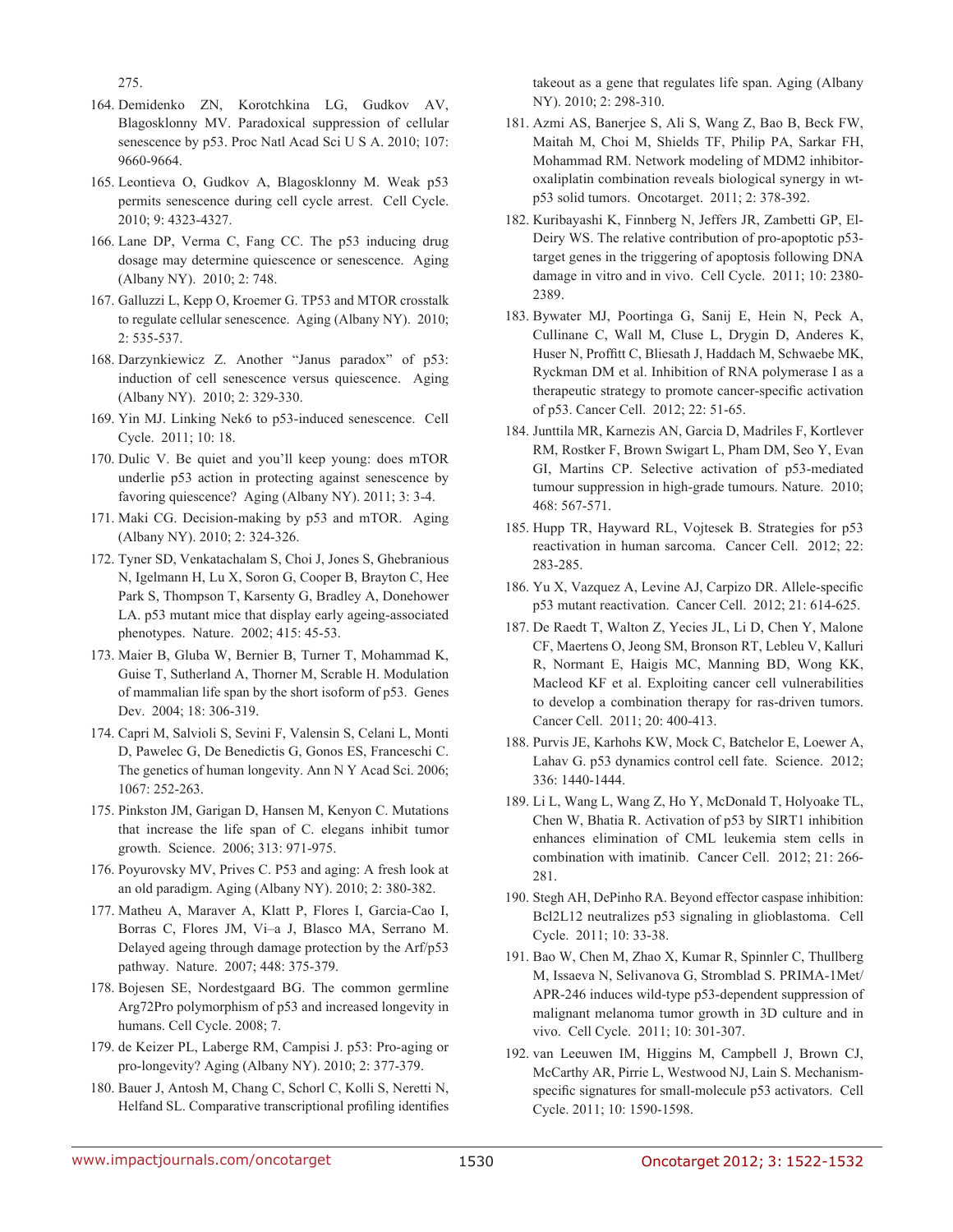- 193. Li T, Kon N, Jiang L, Tan M, Ludwig T, Zhao Y, Baer R, Gu W. Tumor suppression in the absence of p53-mediated cell-cycle arrest, apoptosis, and senescence. Cell. 2012; 149: 1269-1283.
- 194. Davoli T, de Lange T. Telomere-driven tetraploidization occurs in human cells undergoing crisis and promotes transformation of mouse cells. Cancer Cell. 2012; 21: 765- 776.
- 195. Nardinocchi L, Puca R, D'Orazi G. HIF-1alpha antagonizes p53-mediated apoptosis by triggering HIPK2 degradation. Aging (Albany NY). 2011; 3: 33-43.
- 196. Blagosklonny MV. Hypoxia-inducible factor: Achilles' heel of antiangiogenic cancer therapy (review). Int J Oncol. 2001; 19: 257-262.
- 197. Demidenko ZN, Blagosklonny MV. The purpose of the HIF-1/PHD feedback loop: to limit mTOR-induced HIF-1alpha. Cell Cycle. 2011; 10: 1557-1562.
- 198. Blagosklonny MV. Antiangiogenic therapy and tumor progression. Cancer Cell. 2004; 5: 13-17.
- 199. Lee K, Qian DZ, Rey S, Wei H, Liu JO, Semenza GL. Anthracycline chemotherapy inhibits HIF-1 transcriptional activity and tumor-induced mobilization of circulating angiogenic cells. Proc Natl Acad Sci U S A. 2009; 106: 2353-2358.
- 200. Semenza GL. Evaluation of HIF-1 inhibitors as anticancer agents. Drug Discov Today. 2007; 12: 853-859.
- 201. Kummar S, Raffeld M, Juwara L, Horneffer Y, Strassberger A, Allen D, Steinberg SM, Rapisarda A, Spencer SD, Figg WD, Chen X, Turkbey IB, Choyke P, Murgo AJ, Doroshow JH, Melillo G. Multihistology, target-driven pilot trial of oral topotecan as an inhibitor of hypoxia-inducible factor-1alpha in advanced solid tumors. Clin Cancer Res. 2011; 17: 5123-5131.
- 202. Onnis B, Rapisarda A, Melillo G. Development of HIF-1 inhibitors for cancer therapy. J Cell Mol Med. 2009; 13: 2780-2786.
- 203. Blagosklonny MV, Robey R, Bates S, Fojo T. Pretreatment with DNA-damaging agents permits selective killing of checkpoint-deficient cells by microtubule-active drugs. J Clin Invest. 2000; 105: 533-539.
- 204. Puca R, Nardinocchi L, Porru M, Simon AJ, Rechavi G, Leonetti C, Givol D, D'Orazi G. Restoring p53 active conformation by zinc increases the response of mutant p53 tumor cells to anticancer drugs. Cell Cycle. 2011; 10: 1679- 1689.
- 205. Carvajal D, Tovar C, Yang H, Vu BT, Heimbrook DC, Vassilev LT. Activation of p53 by MDM2 antagonists can protect proliferating cells from mitotic inhibitors. Cancer Res. 2005; 65: 1918-1924.
- 206. Choong ML, Yang H, Lee MA, Lane DP. Specific activation of the p53 pathway by low dose actinomycin D: a new route to p53 based cyclotherapy. Cell Cycle. 2009; 8: 2810-2818.
- 207. Apontes P, Leontieva OV, Demidenko ZN, Li F,

Blagosklonny MV. Exploring long-term protection of normal human fibroblasts and epithelial cells from chemotherapy in cell culture. Oncotarget. 2011; 2: 222- 233.

- 208. Rao B, van Leeuwen IM, Higgins M, Campbel J, Thompson AM, Lane DP, Lain S. Evaluation of an Actinomycin D/ VX-680 aurora kinase inhibitor combination in p53-based cyclotherapy. Oncotarget. 2010; 1: 639-650.
- 209. van Leeuwen IM, Lain S. Pharmacological manipulation of the cell cycle and metabolism to protect normal tissues against conventional anticancer drugs. Oncotarget. 2011; 2: 274-276.
- 210. Paris M, Rouleau M, Puceat M, Aberdam D. Regulation of skin aging and heart development by TAp63. Cell Death Differ. 2012; 19: 186-193.
- 211. Guo X, Keyes WM, Papazoglu C, Zuber J, Li W, Lowe SW, Vogel H, Mills AA. TAp63 induces senescence and suppresses tumorigenesis in vivo. Nat Cell Biol. 2009; 11: 1451-1457.
- 212. Flores ER, Lozano G. The p53 family grows old. Genes Dev. 2012; 26: 1997-2000.
- 213. Aylon Y, Oren M. New plays in the p53 theater. Curr Opin Genet Dev. 21: 86-92.
- 214. Holder-Espinasse M, Martin-Coignard D, Escande F, Manouvrier-Hanu S. A new mutation in TP63 is associated with age-related pathology. Eur J Hum Genet. 2007; 15: 1115-1120.
- 215. Marcel V, Dichtel-Danjoy ML, Sagne C, Hafsi H, Ma D, Ortiz-Cuaran S, Olivier M, Hall J, Mollereau B, Hainaut P, Bourdon JC. Biological functions of p53 isoforms through evolution: lessons from animal and cellular models. Cell Death Differ. 2011; 18: 1815-1824.
- 216. Guglielmino MR, Santonocito M, Vento M, Ragusa M, Barbagallo D, Borzi P, Casciano I, Banelli B, Barbieri O, Astigiano S, Scollo P, Romani M, Purrello M, Di Pietro C. TAp73 is downregulated in oocytes from women of advanced reproductive age. Cell Cycle. 2011; 10: 3253- 3256.
- 217. Huang Y, Ratovitski EA. Phospho-DeltaNp63alpha/Rpn13 dependent regulation of LKB1 degradation modulates autophagy in cancer cells. Aging (Albany NY). 2010; 2: 959-968.
- 218. Neilsen PM, Noll JE, Suetani RJ, Schulz RB, Al-Ejeh F, Evdokiou A, Lane DP, Callen DF. Mutant p53 uses p63 as a molecular chaperone to alter gene expression and induce a pro-invasive secretome. Oncotarget. 2011; 2: 1203-1217.
- 219. Melino G. p63 is a suppressor of tumorigenesis and metastasis interacting with mutant p53. Cell Death Differ. 2011; 18: 1487-1499.
- 220. Graziano V, De Laurenzi V. Role of p63 in cancer development. Biochim Biophys Acta. 2011; 1816: 57-66.
- 221. Liao JM, Zhou X, Zhang Y, Lu H. MiR-1246: a new link of the p53 family with cancer and Down syndrome. Cell Cycle. 2012; 11: 2624-2630.